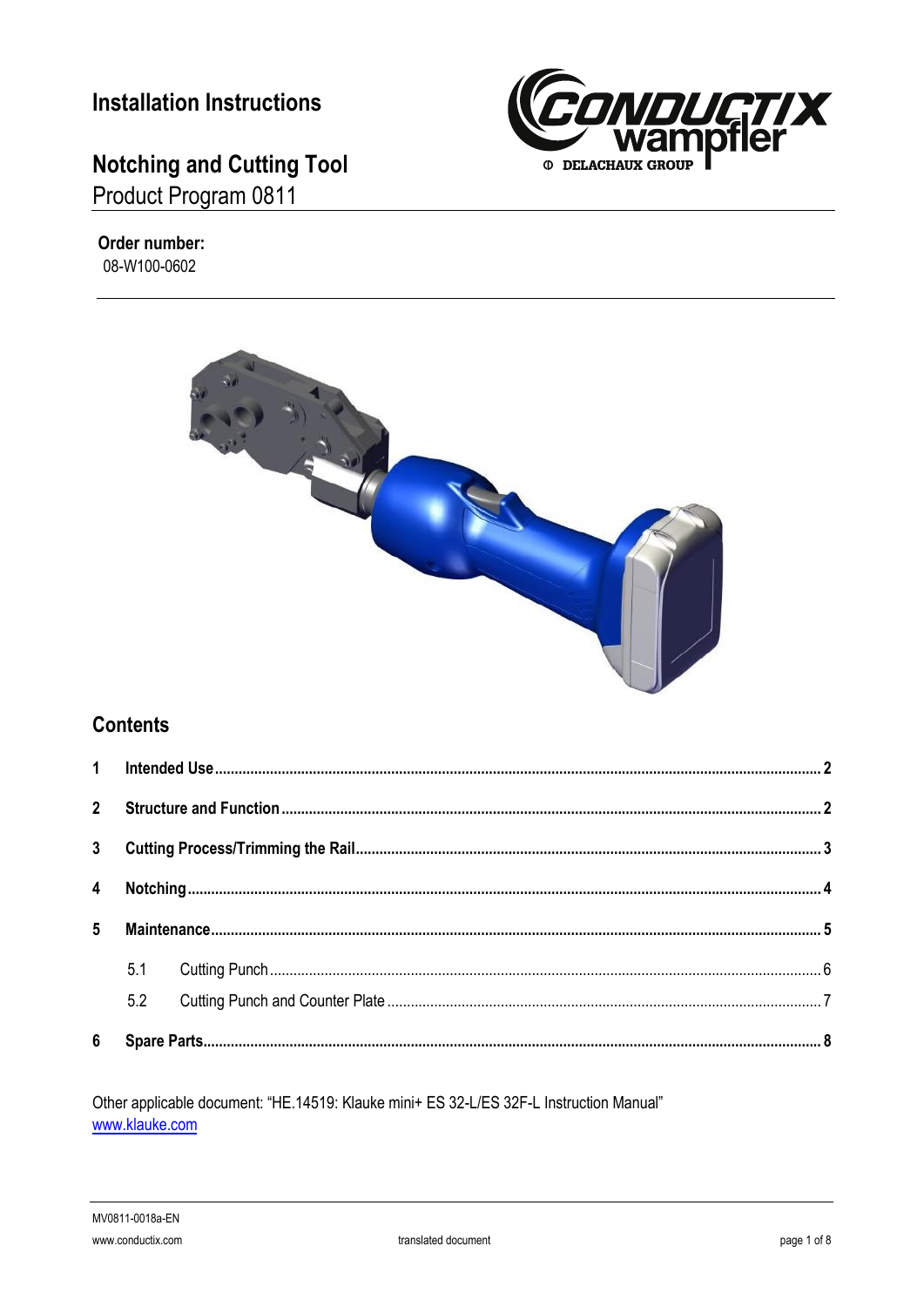

Product Program 0811

### <span id="page-1-0"></span>**1 Intended Use**

The tool is designed as an attachment for Klauke ES 32-L cable shears and is adapted for this tool. The safety instructions, including the documents for the Klauke device, apply to the notching and cutting tool for SingleFlexLine 0811 conductor rails. The tool, installed on the Klauke ES 32-L cable shears base unit, is used for trimming conductor rail without insulation and for notching the recess for the bayonet connector.

The tool is designed for cutting non-assembled and/or partially assembled conductor rails. All work on conductor rails must be carried out with the power supply disconnected. The tool is not considered to be insulated. The tool must not be used for cutting other conductor rails, cables, or other materials.

The tool is designed for professional use in the field of industrial assembly and may only be operated by a qualified specialist who is suitable for electrical installation work and has no health or other limitations.

Non-commercial use and use by persons who are unsuitable, professionally or in terms of health, are not permitted. The device must be stored and used such that it is not accessible to children, for example.



#### **Danger of crushing!**

The notching and cutting tool is only suitable for commercial use and may only be operated by specialist personnel.

 $\rightarrow$  Use personal protective equipment (protective gloves and safety eyewear)

<span id="page-1-1"></span>

| Item | <b>Description</b>           |
|------|------------------------------|
|      | Klauke base unit             |
| 2    | Rechargeable battery         |
| 3    | Notching and cutting head    |
|      | Opening for notching         |
| 5    | Opening for complete cutting |
| 6    | Cutting punch                |
|      | Depth stop (rotatable)       |
|      |                              |

<span id="page-1-2"></span>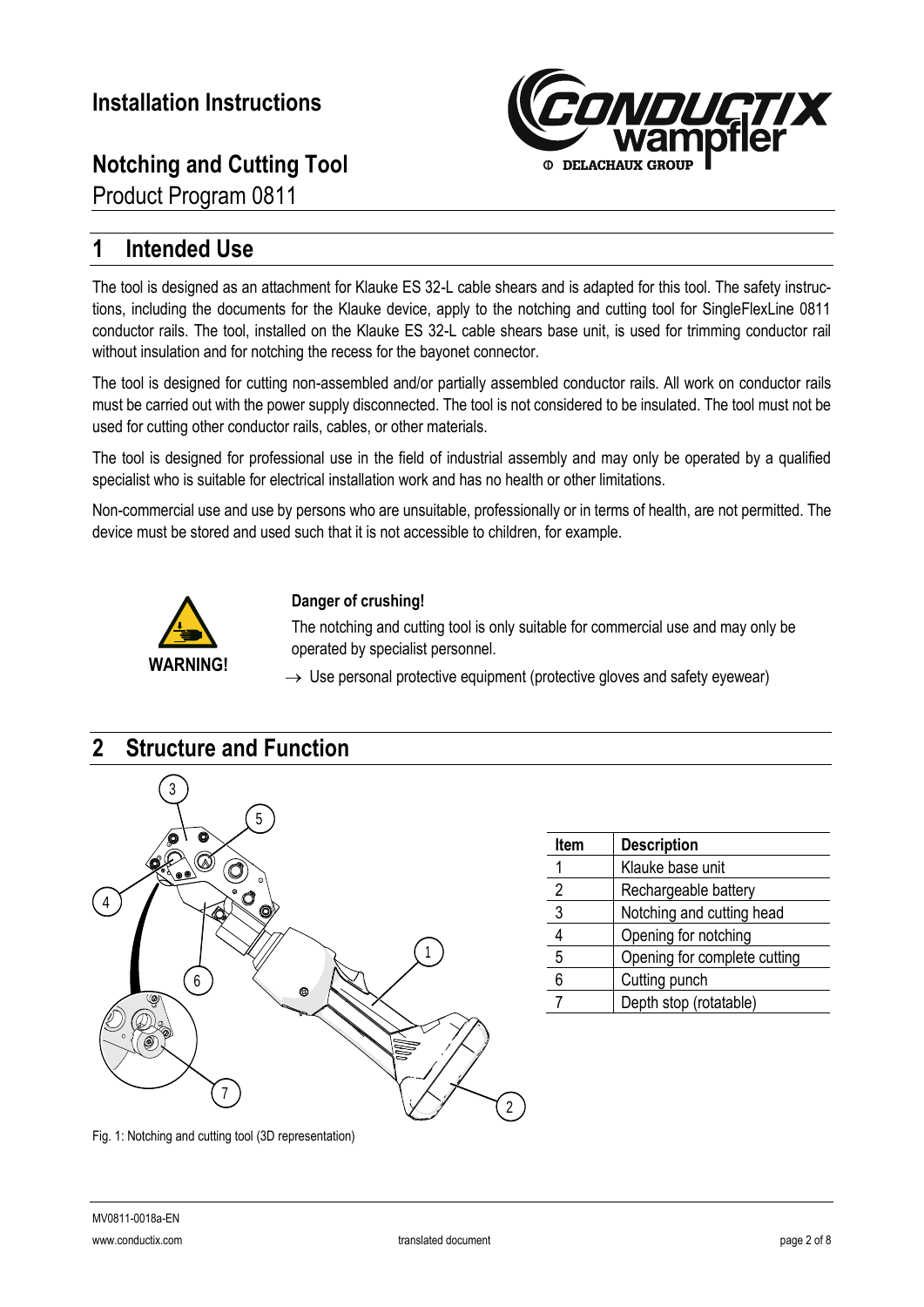# **Notching and Cutting Tool** Product Program 0811



The notching tool is factory installed in place of the two cable shears of the Klauke ES 32-L cable shears. The tool has one opening for trimming the length and another for notching the rail. The electrohydraulic cutting action is triggered by pressing the switch on the handle. The piston then pushes the cutting punch upwards, cutting or notching the rail. Once it reaches the top position, the cutting punch moves to the lower position (rest position).



**Especially with stainless steel rails, the ends can be slightly widened. In this case, bend the end of the rail back to a diameter of 12.6 ± 0.1 mm using suitable flat nose pliers.**

**NOTE!**

**Lubricate lightly the cutting punch with spray oil (e.g. WD 40) to increase its durability.**

## <span id="page-2-0"></span>**3 Cutting Process/Trimming the Rail**

The lower opening (5) is used for trimming the rail (se[e Fig. 1\)](#page-1-2):

- $\rightarrow$  Insert the rail into the opening. The cutting punch must be in the beyond position (rest position) at this point. On insertion, the rail opening must be point to the cutting top of the cutting punch.
- $\rightarrow$  Position the rail for cutting.



**The cutting blade is set back by 15 mm. This means that, if the rail is inserted up to a cutting mark, so that the mark coincides with the outer edge of the opening, the cut is made 15 mm from the mark. The cutting width is 9 mm.**

 $\rightarrow$  Press the switch and perform the cut. Keep the switch pressed until the cutting punch has returned to the rest position.



Fig. 2: Cutting mark (1) and cutting position (2)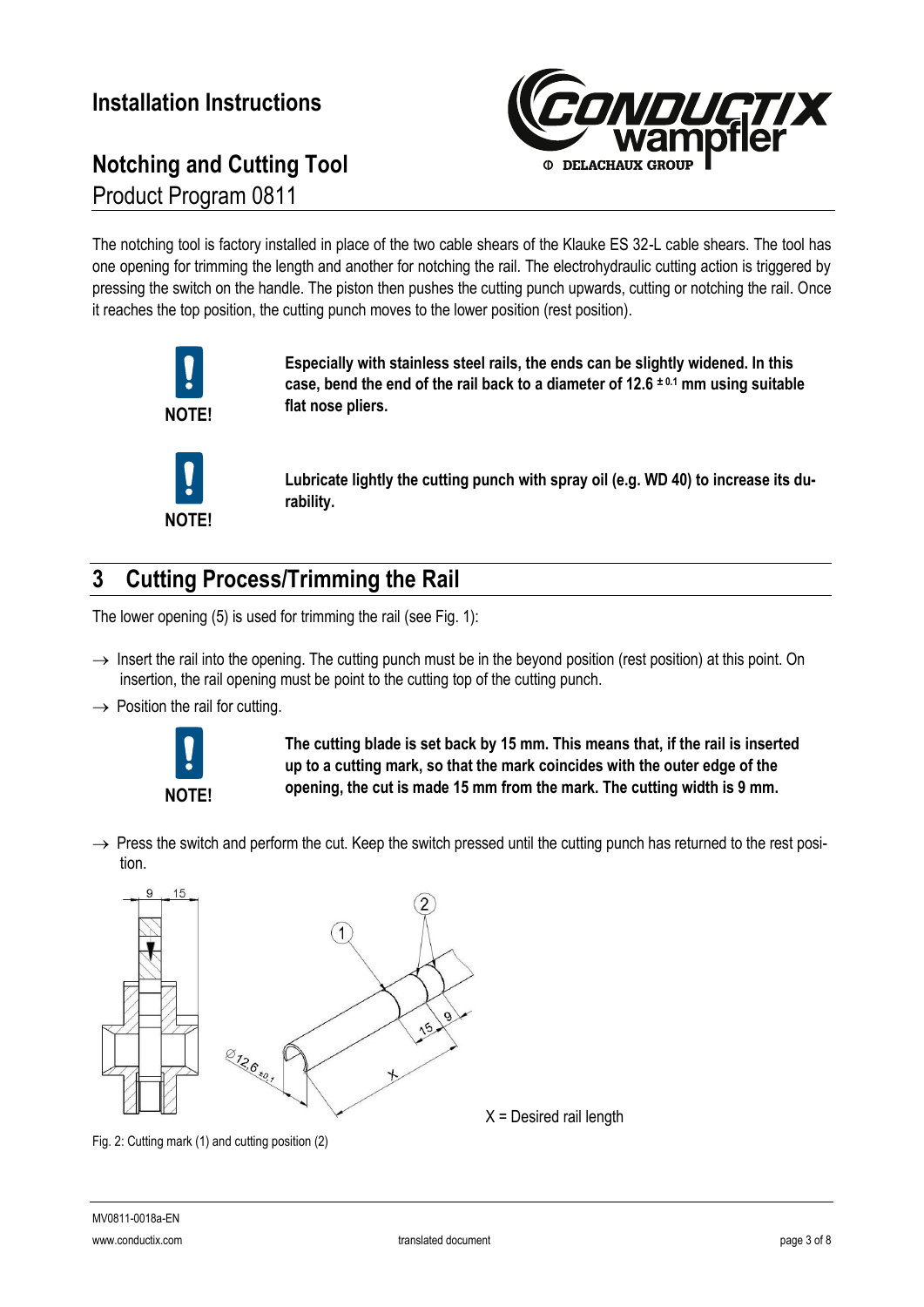

Product Program 0811

 $\rightarrow$  After cutting: Check diameter and if it is necessary bend it to correct diameter 12.6  $\pm$  0.1 mm.



The insulation is shortened by the same length. This can be done by means of a fine-toothed hacksaw.

A sharp edge can cause increased wear of the carbon brushes.  $\rightarrow$  Deburr carefully the cut edge of the rail.

# <span id="page-3-0"></span>**4 Notching**

The bayonet connector requires a notch to be cut in the rail. Use the upper opening (4) for notching (see [Fig. 1\)](#page-1-2):

- $\rightarrow$  Select the notching position on the adjustable stop.
- $\rightarrow$  Insert the rail up to the stop.
- $\rightarrow$  Operate the switch and make the notch. Keep the switch pressed until the cutting punch has returned to the rest position.
- $\rightarrow$  After notching: Check diameter and if it is necessary bend it to correct diameter 12.6  $\pm$  0.1 mm.



Fig. 3: Adjustable stop

| Item    | <b>Description</b>                                                                                                                             |                                                  |
|---------|------------------------------------------------------------------------------------------------------------------------------------------------|--------------------------------------------------|
|         | Adjustment for an isolating gap                                                                                                                | Œ<br>₩                                           |
| $2 + 3$ | Adjustment for use of the rail connector 0811 as<br>expansion joint. It must be 2 cuts carry out (with<br>adjustment 2 and then adjustment 3). | ¢<br>$\circledcirc$<br>Æ<br>$\circledcirc$<br>Ż. |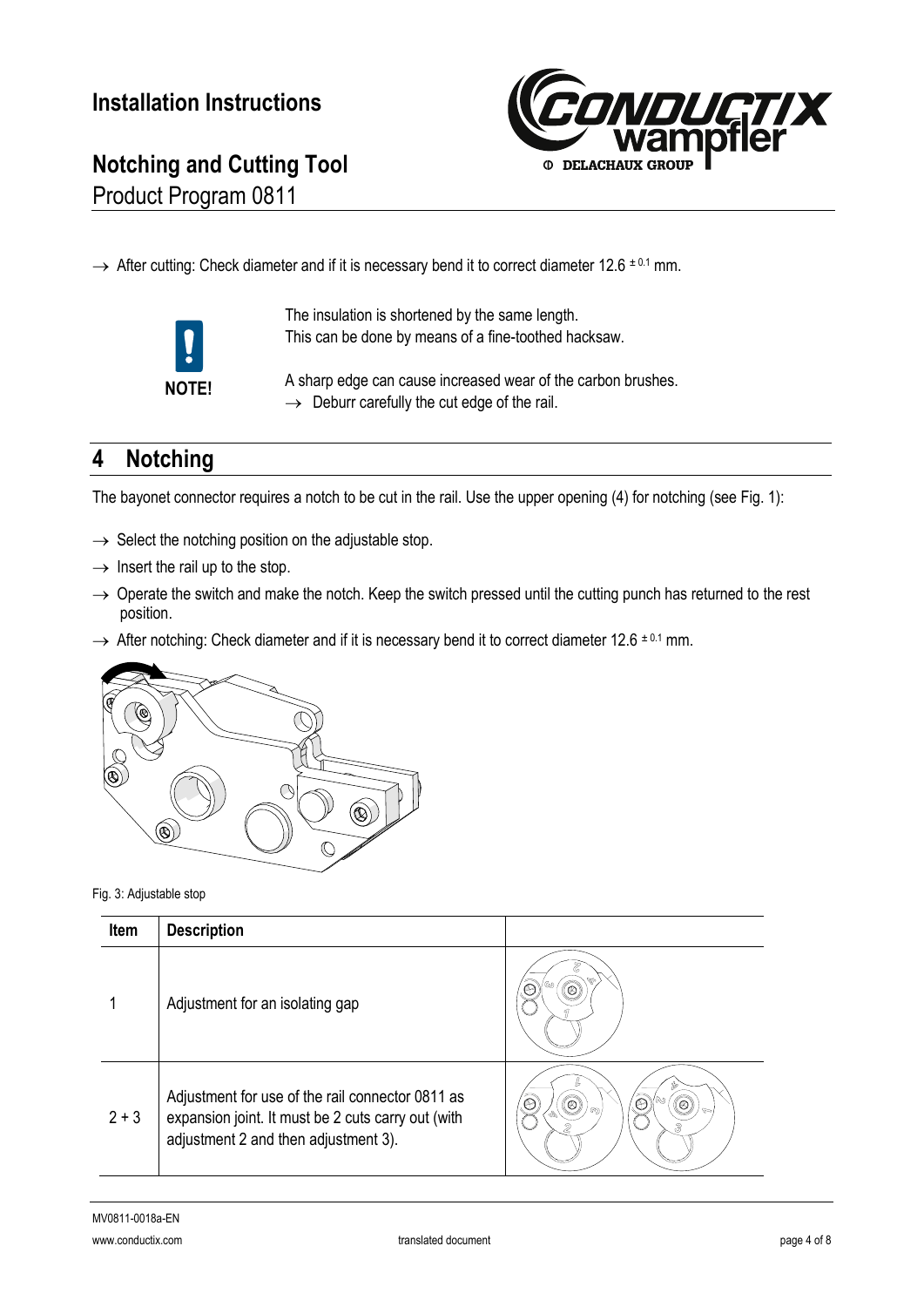Product Program 0811



| Item | <b>Description</b>                                                        |                |
|------|---------------------------------------------------------------------------|----------------|
| 3    | Adjustment for coupling 2 conductor rails by means<br>of a connector 0811 | $\circledcirc$ |
| 4    | Adjustment for individually adjustable notching<br>position               | S              |



#### Fig. 4: Inserting the rail

### <span id="page-4-0"></span>**5 Maintenance**

- $\rightarrow$  Protect the tool from moisture.
- $\rightarrow$  Lightly lubricate the notching and cutting head on a regular basis.
- $\rightarrow$  Lubricate the joints with a non-resinous oil.
- $\rightarrow$  If the adjustable stop does not detent, the spring plunger must be tighten.



For further information on maintenance and care, please see "HE.14519: Klauke mini+ ES 32-L/ES 32F-L Instruction Manual" enclosed.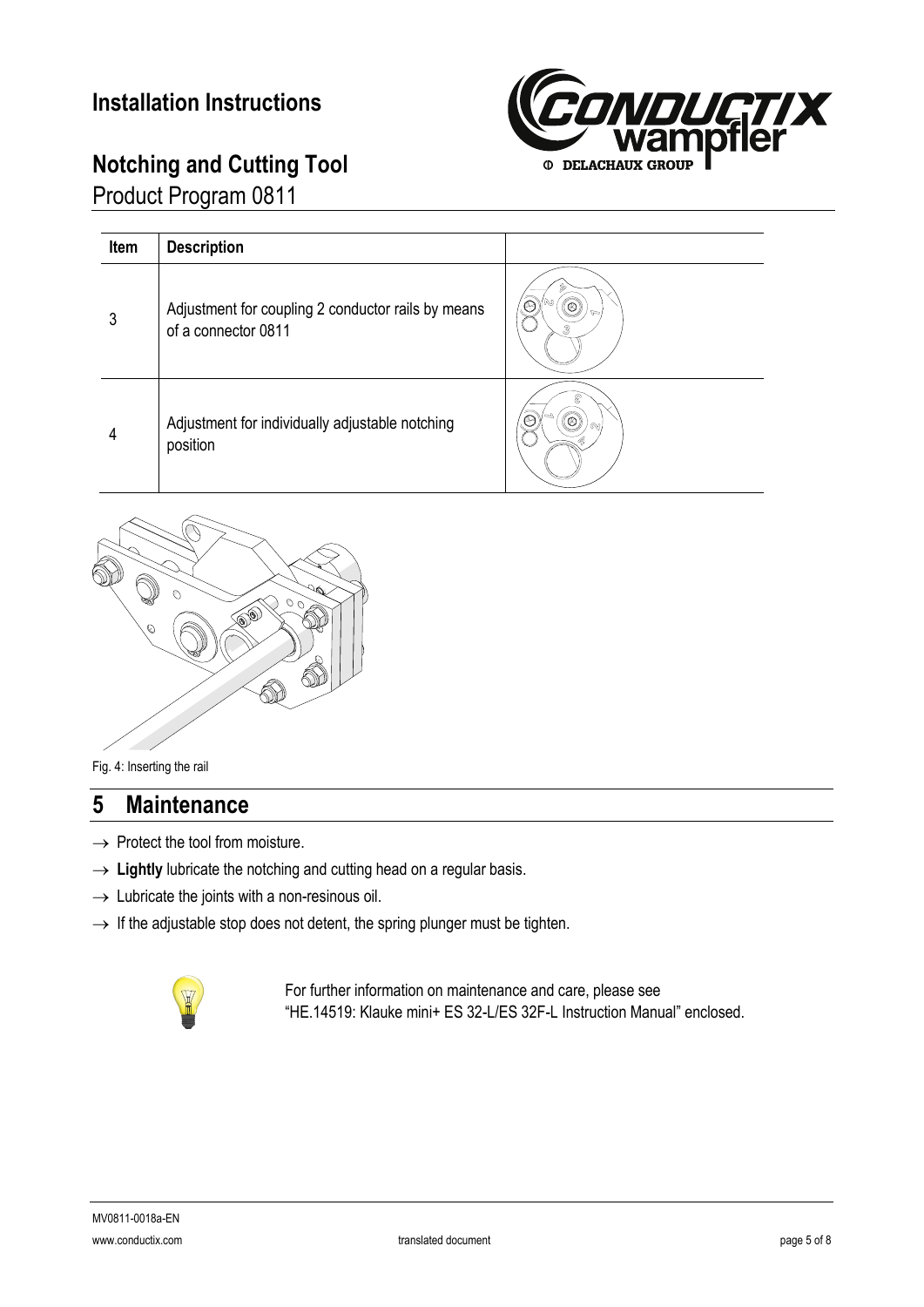Product Program 0811



### <span id="page-5-0"></span>**5.1 Cutting Punch**

The cutting punch is made of a hardened tool steel. The following work steps must be carried out for installation and removal:

- $\rightarrow$  Move the punch to the rest position.
- $\rightarrow$  Disconnect the battery from the unit.
- $\rightarrow$  Remove the circlips on the piston and the bearing pin using circlip pliers.
- $\rightarrow$  Remove both bolts and the cutting punch.
- $\rightarrow$  Check the cutting punch. Regrind the cutting geometry or replace the cutting punch.
- $\rightarrow$  Clean the cutting head with a soft cloth.
- $\rightarrow$  Lubricate lightly the cutting head with oil during inserting it.
- $\rightarrow$  Insert both bolts and secure with circlips.



| <b>Item</b> | <b>Description</b> |
|-------------|--------------------|
|             | Cutting head       |
|             | Bolt on the piston |
|             | Bearing bolt       |
|             | Cutting punch      |

Fig. 5: Cutting head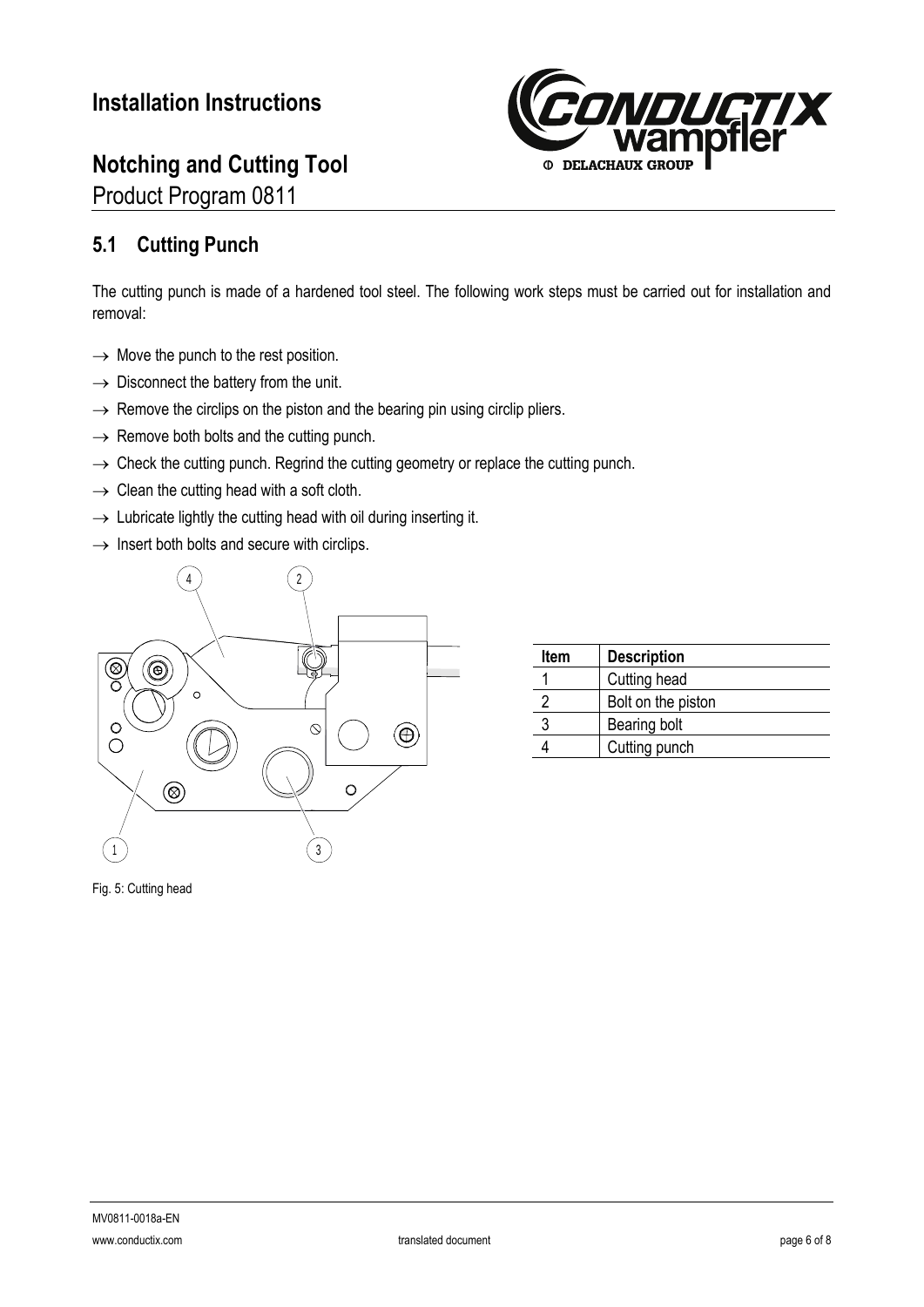Product Program 0811



### <span id="page-6-0"></span>**5.2 Cutting Punch and Counter Plate**

The cutting punch and counter plate are made of a hardened tool steel. The following work steps must be carried out for installation and removal:

- $\rightarrow$  Move the punch to the rest position.
- $\rightarrow$  Disconnect the battery from the unit.
- $\rightarrow$  Remove the circlips on the piston at the housing and the bearing pin using circlip pliers.
- $\rightarrow$  Remove both bolts and the cutting punch.
- $\rightarrow$  Remove nuts.
- $\rightarrow$  Remove side plate.
- $\rightarrow$  Pull the counter plate off the dowel pins.
- $\rightarrow$  Check cutting punch and counter plate. Regrind or replace the cutting geometries.
- $\rightarrow$  Clean the cutting head with a soft cloth.
- $\rightarrow$  Assemble cutting head in reverse order. Lubricate lightly the cutting head with oil during inserting it.



Fig. 6: Cutting punch (4) and counter plate (5)

| <b>Description</b> |
|--------------------|
| Cutting head       |
| Bolt at piston     |
| Bearing bolt       |
| Cutting punch      |
| Counter plate      |
|                    |